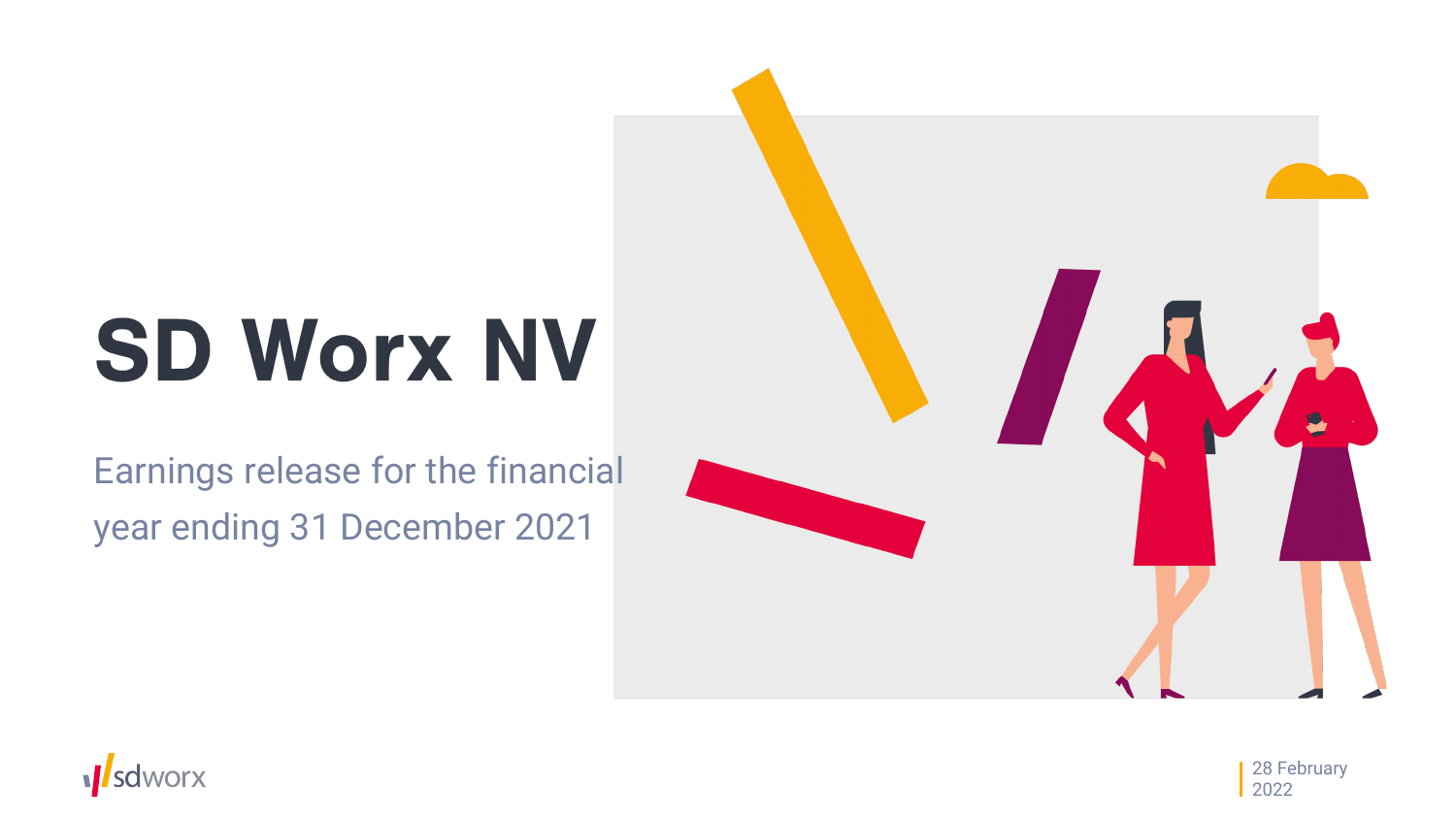# **Regulated information**

# **Forenote**

The condensed income statement and balance sheet for the financial year ending 31 December 2021 of SD Worx NV and its subsidiaries ("SD Worx" or the "Group") included in this Earnings Release are reported under the International Financial Reporting Standards as endorsed by the EU ("IFRS"). SD Worx NV will publish a full set IFRS financial statements in its annual report per end of April 2022.

Consolidation of a subsidiary begins when the Company obtains control over the subsidiary and ceases when the Company loses control of the subsidiary. Please note that therefore Pointlogic HR has been consolidated from 7 February 2020 and the Adessa Group as from 9 April 2020. The Aditro Group was acquired at the end of April 2021 and thus these entities are consolidated following the full consolidation principles as from the month of May. The majority of the shares of Teal Partners were acquired on 21 May 2021 (74% or an additional 68% of the shares), so the entity is consolidated using the full consolidation principles as from then. The acquisition of the shares in (the) Launch! (entities) was completed per 28 June 2021. The Launch! entities are thus consolidated in full as from that date. During September 2021 an additional 12,78% was acquired of Equipe (84,78% in total – no impact on consolidated result, only on minority interest).

The results of the Aspex business have been included up till the moment of divestment November 1st, 2021. The assets and liabilities related to the sale of the Real Estate business have been presented as "held for sale" as they are planned to be sold per January 1, 2022.

Besides condensed a condensed income statement and balance sheet, SD Worx also presents alternative performance indicators to provide a more consistent and comparable indication of the Group's underlying financial performance.

The Statutory Auditor, DELOITTE Bedrijfsrevisoren BV, represented by Ben Vandeweyer and Maurice Vrolix, has confirmed that the accompanying balance sheet of SD Worx NV as of December 31, 2021, and the related statements of income, and disclosing notes for the year then ended were not audited yet and, accordingly, the Statutory Auditor does not express an opinion on them.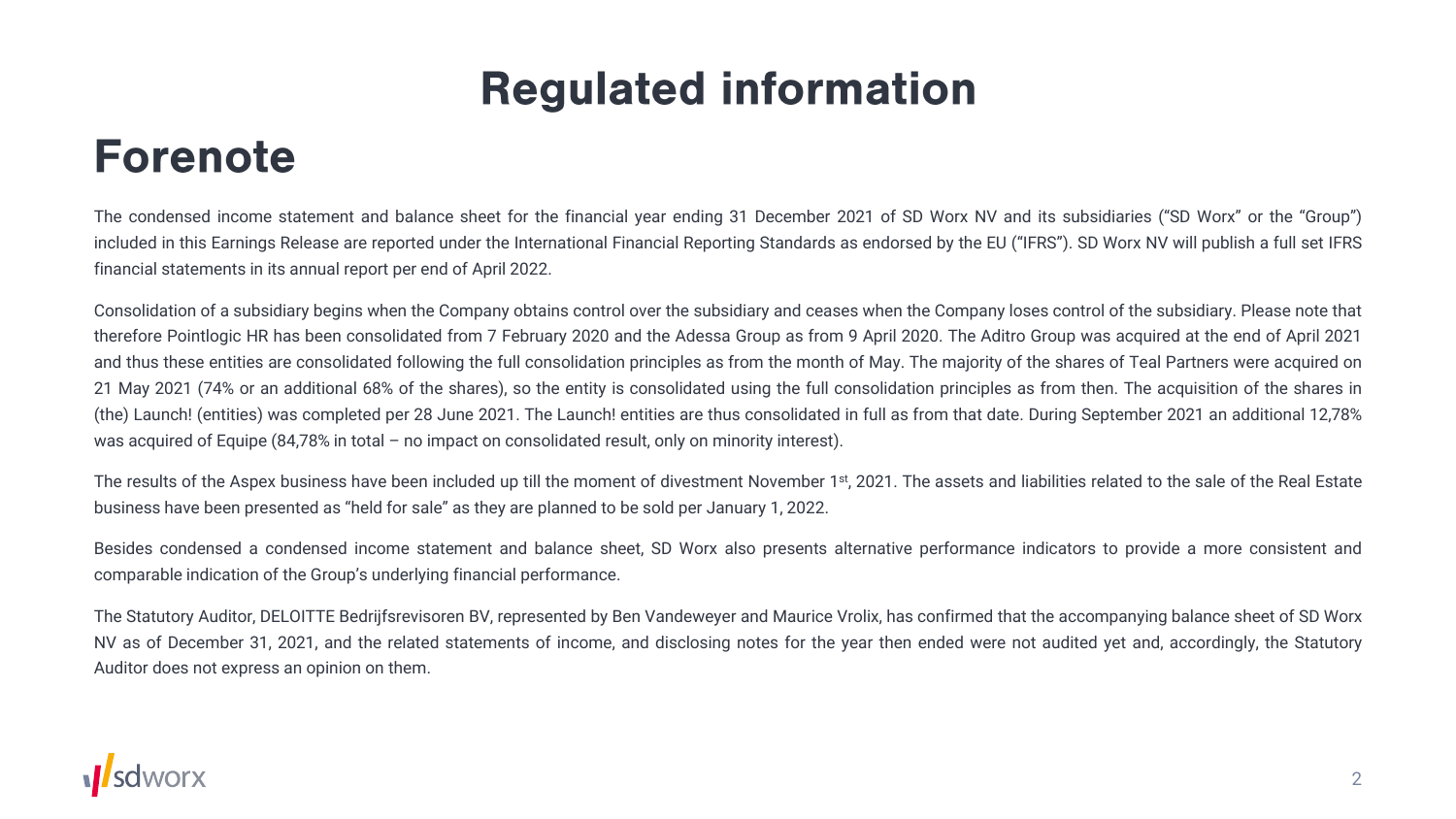### FY'2021 Condensed Consolidated Income Statement (1/2) In € 000

|                                                             | <b>FY'21</b>  | <b>FY'20</b>  | YoY     | YoY       |
|-------------------------------------------------------------|---------------|---------------|---------|-----------|
|                                                             | <b>Actual</b> | <b>Actual</b> | B/(W)   | $B/(W)$ % |
| <b>Revenues</b>                                             | 858,1         | 743,5         | 114,6   | 15,4%     |
| - Staffing costs                                            | $-614,8$      | $-528,8$      | $-86,0$ | 16,3%     |
| - Other operating cost                                      | $-131,8$      | $-122,3$      | $-9,4$  | 7,7%      |
| - Non-allocated initiatives                                 | 0,0           | 0,0           | 0, 0    | 0,0%      |
| + Other operating income                                    | 4,5           | 4,1           | 0,4     | 8,5%      |
| +/- Income and expenses related to impairments of assets    | $-0,7$        | $-0,2$        | $-0,5$  | $0,0\%$   |
| +/- Operational FX differences                              | 0,2           | 0,0           | 0,2     | $0,0\%$   |
| Total net operating costs                                   | $-742,5$      | $-647,2$      | $-95,4$ | 14,7%     |
| <b>Normalized EBITDA</b>                                    | 115,6         | 96,3          | 19,3    | 20,0%     |
| Normalized EBITDA margin %                                  | 13,5%         | 13,0%         | 0,5%    | 4,0%      |
| - Restructuring and integration costs                       | $-5,4$        | $-3,0$        | $-2,4$  | 81,0%     |
| - Acquisition & transaction costs related to third parties  | $-1,7$        | $-0,4$        | $-1,3$  | 353,5%    |
| - Non-committed stock based compensation                    | $-4,1$        | $-2,1$        | $-1,9$  | 91,3%     |
| - Impairment of goodwill                                    | 0,0           | $-8,8$        | 8,8     | $0,0\%$   |
| +/- Profit/(Loss) from material business and asset disposal | 0,0           | $-1,3$        | 1,3     | $0,0\%$   |
| +/- Profit/(Loss) from discontinued operations              | 0,0           | 0,0           | 0,0     | $0,0\%$   |
| +/- Other non-operating income/expense below the line       | $-0,3$        | 0,2           | $-0,5$  | $0,0\%$   |
| <b>EBITDA</b>                                               | 104,1         | 81,0          | 23,2    | 28,6%     |

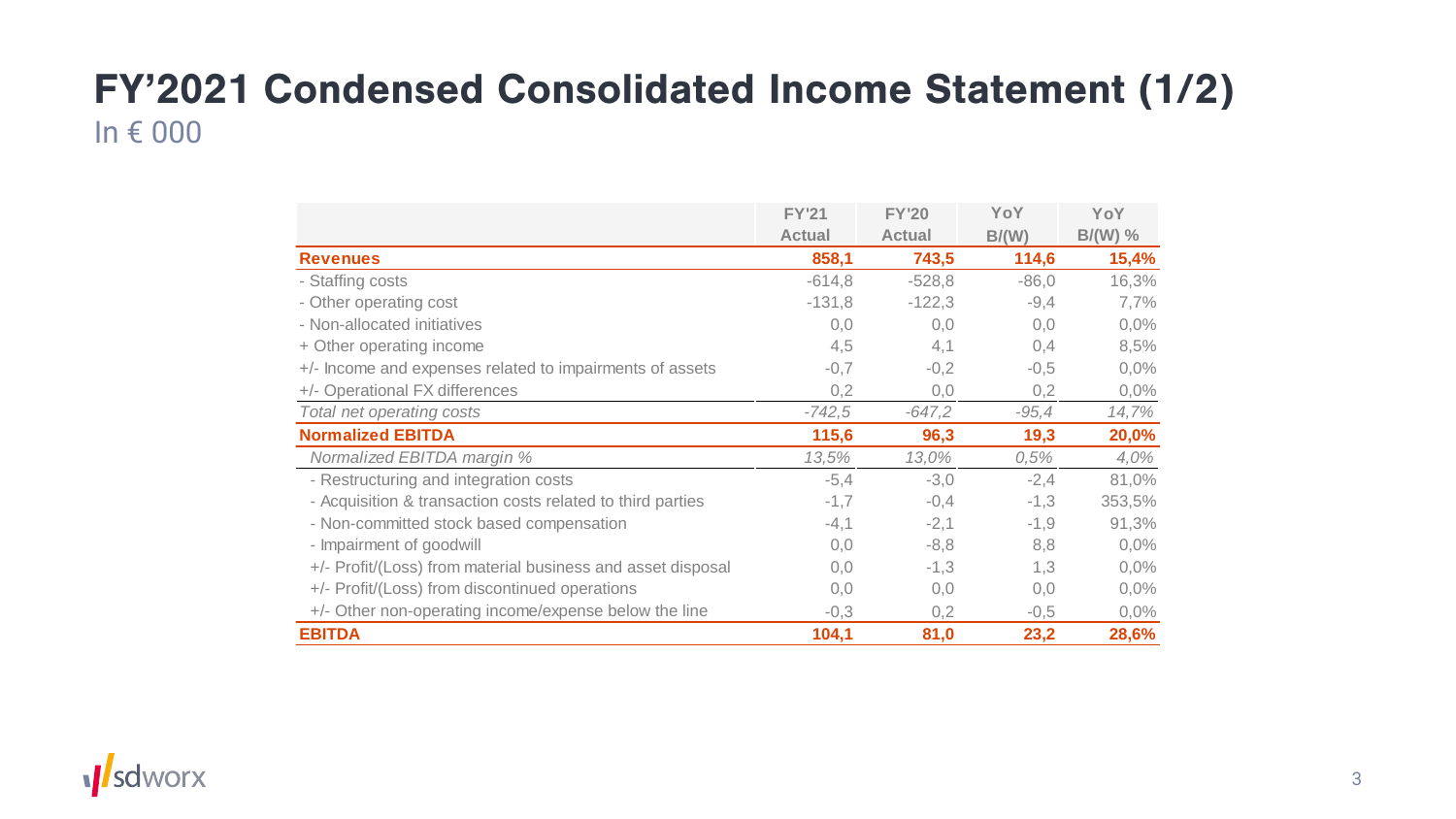### FY'2021 Condensed Consolidated Income Statement (2/2) In € 000

|                                                             | <b>FY'21</b><br><b>Actual</b> | <b>FY'20</b><br><b>Actual</b> | YoY<br>B/(W) | YoY<br>$B/(W)$ % |
|-------------------------------------------------------------|-------------------------------|-------------------------------|--------------|------------------|
| <b>EBITDA</b>                                               | 104,1                         | 81,0                          | 23,2         | 28,6%            |
| - Depreciations and amortisations                           | $-23,6$                       | $-18,5$                       | $-5,2$       | 27,9%            |
| - Depreciations and amortisations (right-of-use assets IFRS |                               |                               |              |                  |
| 16)                                                         | $-21,4$                       | $-19,4$                       | $-2,0$       | 10,4%            |
| - Depreciations and amortisations from Purchase Price       |                               |                               |              |                  |
| <b>Allocations</b>                                          | $-3,4$                        | $-0,5$                        | $-2,9$       | 570,3%           |
| <b>EBIT</b>                                                 | 55,8                          | 42,6                          | 13,1         | 30,8%            |
| - Financial expenses                                        | $-7,4$                        | $-11,2$                       | 3,8          | $-33,8%$         |
| + Financial income                                          | 1,2                           | 1,6                           | $-0,3$       | $-22,4%$         |
| +/- Non-operational FX differences                          | $-0,2$                        | 1,0                           | $-1,3$       | $-121,6%$        |
| <b>Profit before tax</b>                                    | 49,3                          | 34,1                          | 15,3         | 44,9%            |
| - Taxes                                                     | $-2,7$                        | $-10,1$                       | 7,4          | $-73,6%$         |
| <b>Profit after tax</b>                                     | 46,7                          | 24,0                          | 22,7         | 94,6%            |
| Profit and loss associated companies                        | 0,1                           | 0,1                           | 0,0          | $0,0\%$          |
| <b>Consolidated net result after tax</b>                    | 46,8                          | 24,1                          | 22,7         | 94,4%            |
| Result of the Group                                         | 46,7                          | 24,7                          | 22,0         | 89,0%            |
| Profit attributable to non-controlling interest             | 0,1                           | $-0,6$                        | 0,7          | $-121,9%$        |
| <b>Consolidated net result</b>                              | 46,8                          | 24,1                          | 22,7         | 94,2%            |

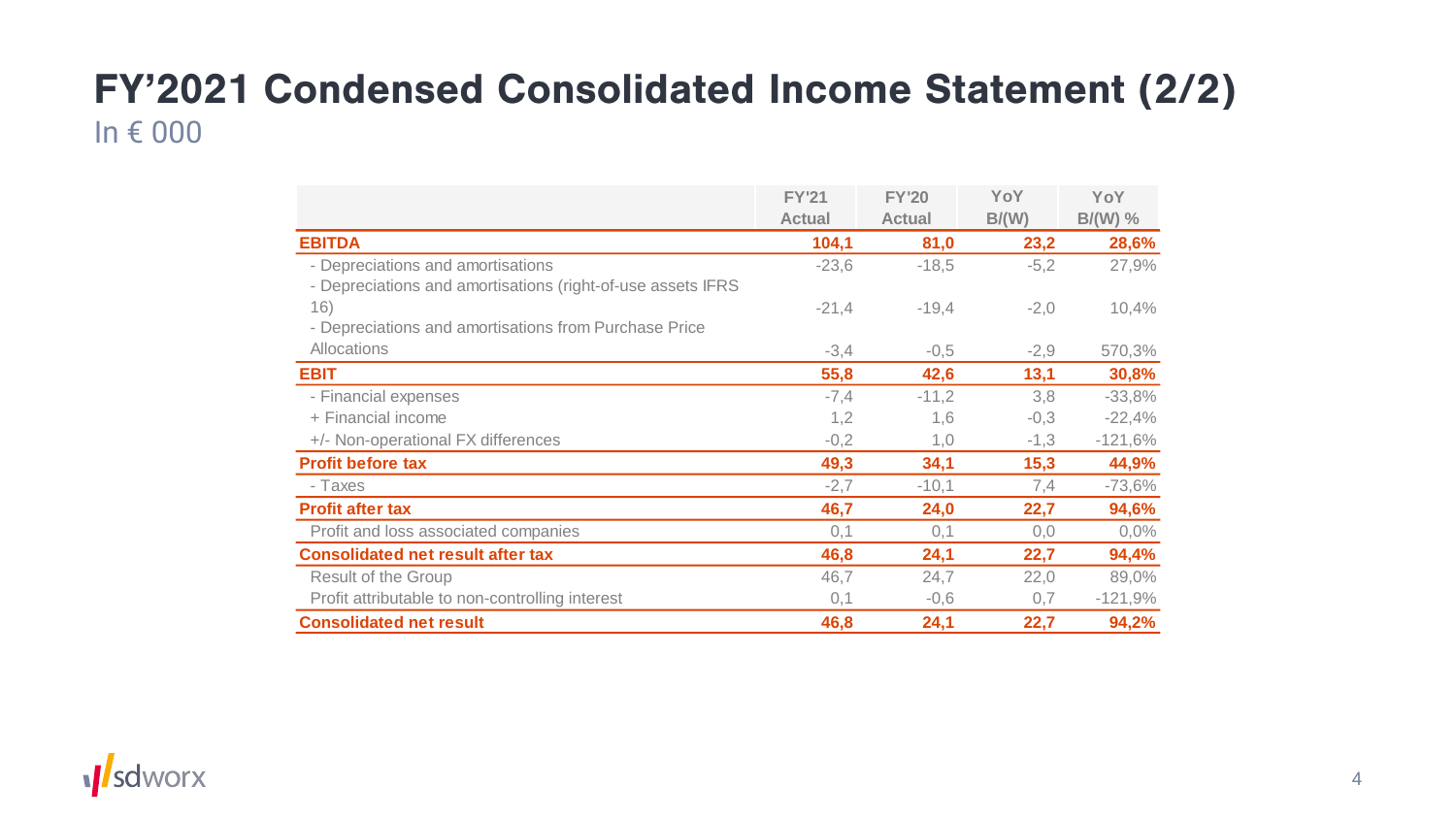# **FY'2021 Consolidated Balance Sheet**

### In €000

|                                           | <b>FY2021</b> | <b>FY2020</b> |
|-------------------------------------------|---------------|---------------|
| Non-current assets                        | 528.028       | 413.457       |
| Goodwill                                  | 318.485       | 219.723       |
| Intangible assets                         | 94.936        | 44.886        |
| Property, plant and equipment             | 17.046        | 56.389        |
| Right of Use assets                       | 54.430        | 60.846        |
| Investments in associates - equity method | 486           | 365           |
| <b>Financial assets</b>                   | 2.038         | 1.474         |
| Other non-current assets                  | 13.501        | 10.017        |
| Deferred tax assets                       | 27.106        | 19.758        |
| <b>Current assets</b>                     | 328.459       | 346.011       |
| Inventories                               | 399           | 473           |
| Trade and other receivables               | 195.843       | 163.451       |
| Current income taxes                      | 6.641         | 7.766         |
| Other financial receivables               | 2.117         | 819           |
| Cash and cash equivalents > 3M            | 12            | 50.022        |
| Cash and cash equivalents                 | 64.486        | 122.373       |
| Funds held for clients                    | 1.162         | 1.106         |
| Assets held for sale                      | 57.799        | 0             |
| <b>Total assets</b>                       | 856.486       | 759.467       |

|                                       | <b>FY2021</b> | <b>FY2020</b> |
|---------------------------------------|---------------|---------------|
| <b>Equity</b>                         | 463.017       | 388.543       |
| Capital                               | 596.554       | 592.632       |
| Share premium                         | 1             | 0             |
| <b>Treasury shares</b>                | 0             | 0             |
| Other reserves                        | 3.295         | $-630$        |
| <b>Translation differences</b>        | $-1.549$      | $-4.273$      |
| SBP reserve                           | 4.844         | 3.643         |
| Hedging reserve                       | 0             | 0             |
| Retained earnings                     | -136.832      | $-203.459$    |
| Non-controlling interest              | 254           | 59            |
| <b>Non-current Liabilities</b>        | 175.387       | 204.810       |
| Borrowings > 1 year                   | 78.820        | 85.735        |
| Other financial liabilities > 1 year  | 6.653         | 7.189         |
| Lease liabilities $> 1$ year          | 38.329        | 44.940        |
| Provisions                            | 6.519         | 5.899         |
| Employment benefit obligations        | 37.400        | 57.782        |
| Deferred tax liability                | 5.316         | 1.057         |
| Other non-current liabilities         | 2.351         | 2.209         |
| <b>Current Liabilities</b>            | 217.828       | 166.055       |
| Borrowings < 1 year                   | 205           | 5.278         |
| Other financial liabilities < 1 year  | 989           | 2.055         |
| Lease liabilities $<$ 1 year          | 18.651        | 17.397        |
| Provisions                            | 0             | 0             |
| Trade and other payables              | 182.946       | 136.167       |
| Funds held for clients                | 1.162         | 1.106         |
| <b>Current tax liabilities</b>        | 4.805         | 4.052         |
| Liabilities held for sale             | 9.070         | 0             |
| <b>Total equity &amp; liabilities</b> | 856.486       | 759.467       |
|                                       |               |               |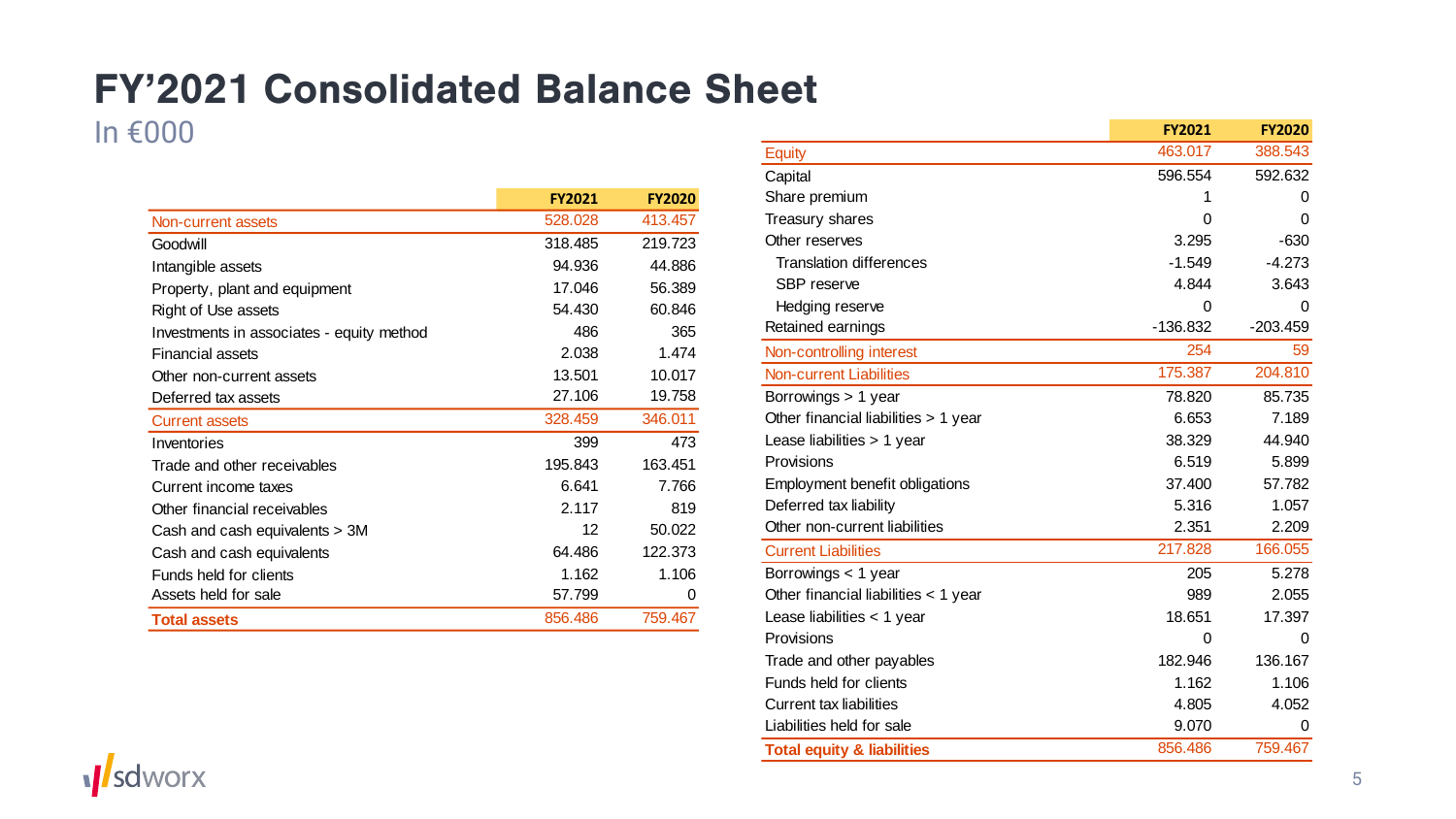# FY'2021 vs FY'2020 Segment Information

### In €Mln

SD Worx NV is the holding company of the Group, which is structured in two sub-groups: SD Worx People Solutions and SD Worx Staffing & Career Solutions.

- SD Worx People Solutions provides services in the areas of payroll, HR (including HR administration), capacity management, legal support, training, automation, consultancy and outsourcing.
- SD Worx Staffing & Career Solutions Group created as a result of the acquisition of the Vio Group in February 2018 and the acquisition of the Flexpoint Group in September 2018. It is active in the areas of flexible work, temporary work, secondment, recruitment & selection, career guidance, outplacement, specific payroll for temporary workers and HR consultancy.

|                          |                                               | <b>FY21</b><br><b>Actual</b> | <b>FY'20</b><br><b>Actual</b> | 21/20    |
|--------------------------|-----------------------------------------------|------------------------------|-------------------------------|----------|
| <b>Revenue</b>           | <b>SD Worx People Solutions</b>               | 606.9                        | 529,5                         | 14,6%    |
|                          | SD Worx Staffing & Career<br><b>Solutions</b> | 253,8                        | 216,8                         | 17,1%    |
|                          | Intersegment elimination                      | $-2,6$                       | $-2,7$                        | $-3,1\%$ |
|                          | <b>CONS Revenue</b>                           | 858,1                        | 743,5                         | 15,4%    |
| <b>Normalized EBITDA</b> | <b>SD Worx People Solutions</b>               | 110,8                        | 90,2                          | 22,8%    |
|                          | SD Worx Staffing & Career                     | 6,6                          | 7,2                           | $-8,1%$  |
|                          | <b>SD Worx NV</b>                             | $-1,6$                       | $-1,0$                        | 61,1%    |
|                          | Intersegment elimination                      | $-0,1$                       | 0,0                           | n.a.     |
|                          | <b>CONS REBITDA</b>                           | 115,6                        | 96,3                          | 20,0%    |

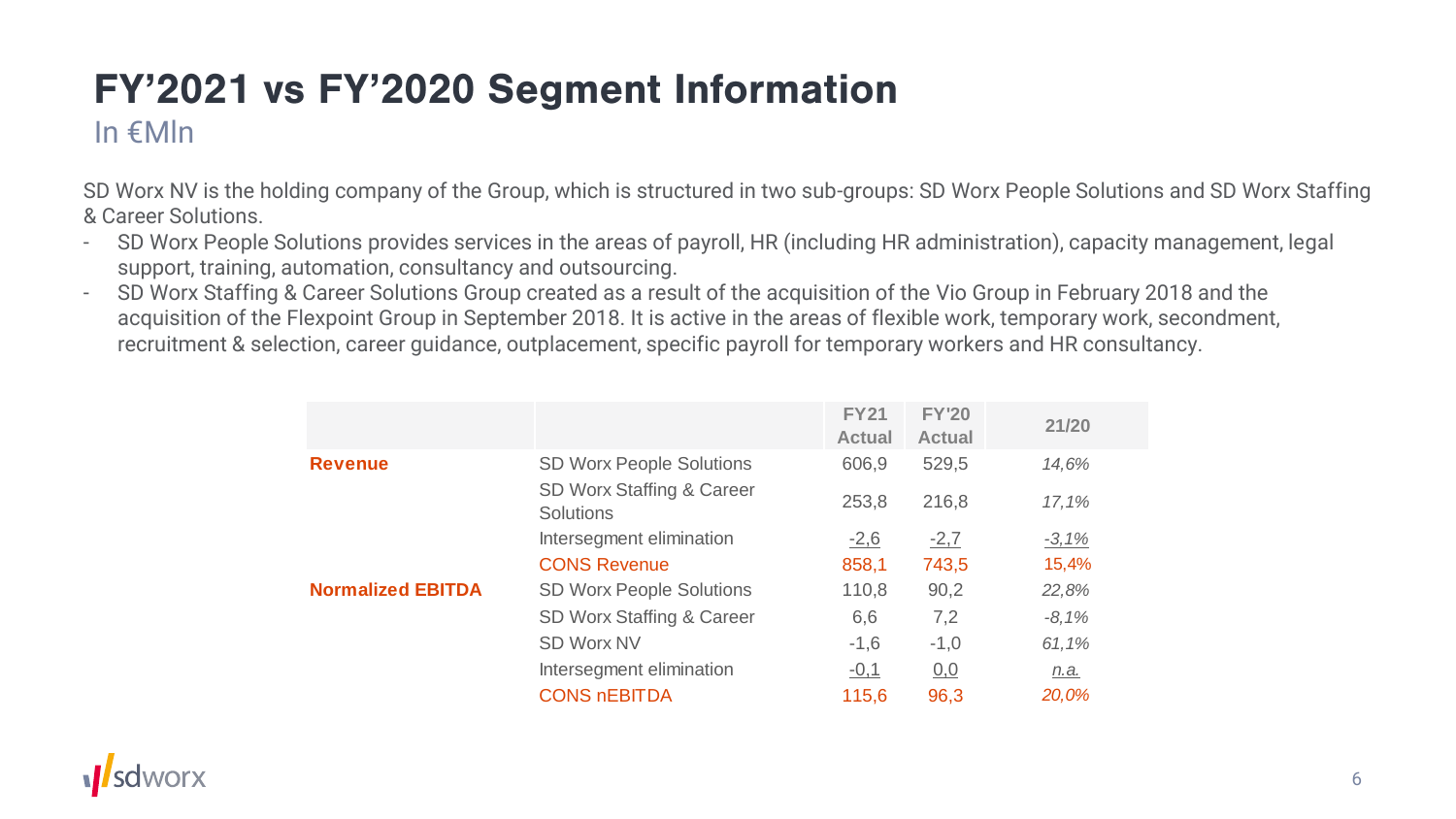### Non-adjusting events after the reporting period

- **EXTERN 2022, SD WORX NV sold 100% of the shares of SD Worx Real Estate NV to its majority shareholder WorxInvest NV.** SD Worx Real Estate NV had only recently become the owner of the SD Worx real estate branch in Belgium due to the partial demerger mentioned above. The SD Worx group will lease back a significant portion of the disposed property.
- **EXTED 14 January 2022, the group acquired 100% of the shares of Pro-pay NV. A Belgian payroll and HR services company with** offices in Brussels.

### Changes in the consolidation scope

- **EXTE:** As per 28 April 2021, the group acquired all of the shares of the Aditro group, a leading Cloud HR & Payroll software provider in Sweden, Finland and Norway.
- As per 21 May 2021, the group acquired an additional 68% of the issued shares of Teal Partners BV, a Belgian based software development provider, increasing its total interest in the company from 6% to 74%.
- On 29 June 2021, the Group acquired 100% of the issued shares of the Launch! group, which is active in the implementation, maintenance and outsourcing of SAP SuccessFactors services.

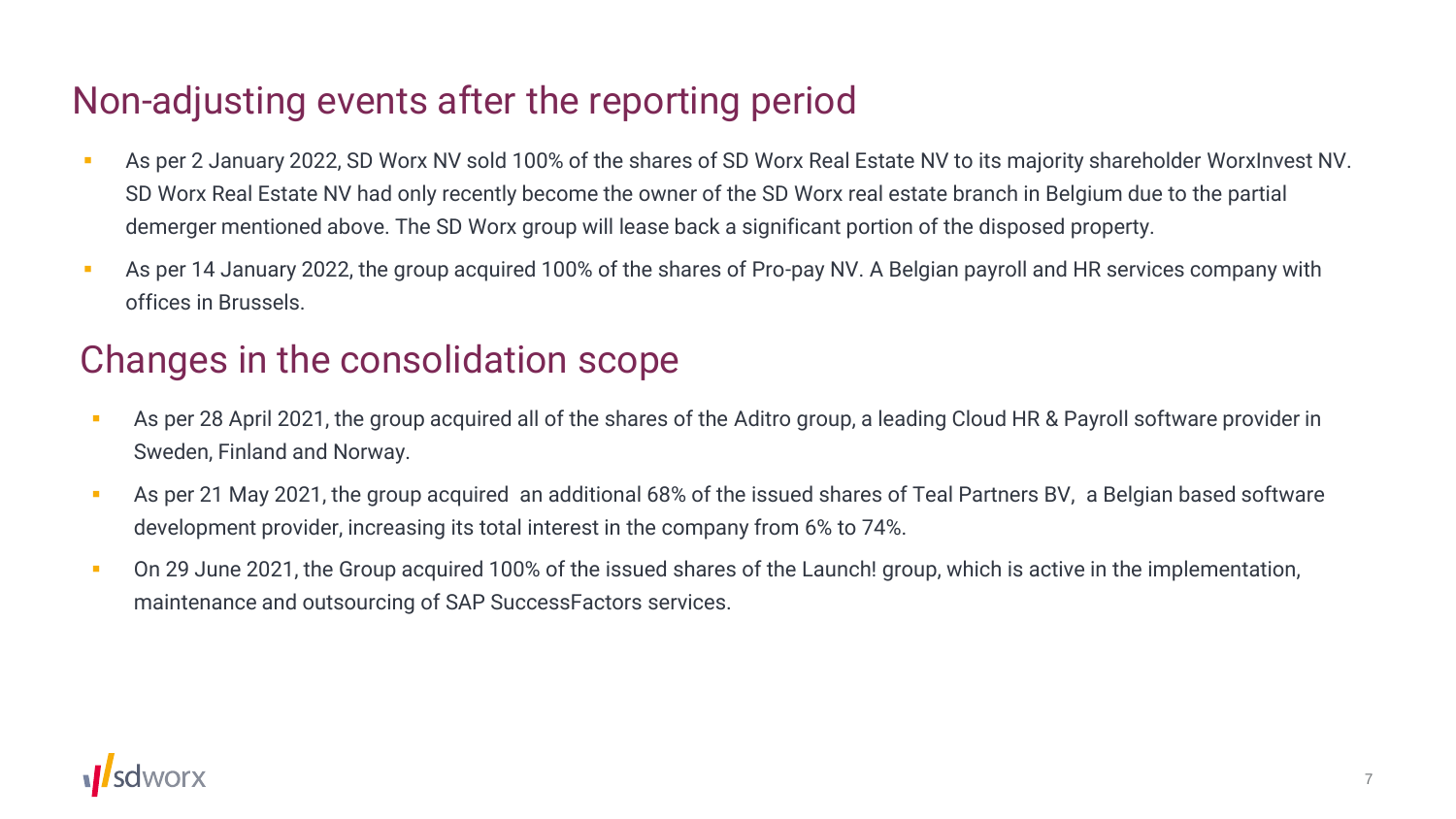## **Alternative Performance Measures (1/2)**

Alternative performance measures ("APMs") present useful information which supplements the group's financial statements and which allow the reader of the financial statements to better understand the financial state of the Issuer and the wider Group. These measures are not defined under IFRS and may not be directly comparable with APMs for other companies. The APMs represent important measures for how management monitors the company and its business activity. The APMs are not intended to be a substitute for, or superior to, any IFRS measures of performance. Some of the financial information presented in our annual reports contains APMs. These include EBITDA and Normalized EBITDA. Please see further for the definition of these APMs and the reconciliation with IFRS measures.

#### **A. Normalizations**

Normalizations means the revenues and expenses of which, in case of a change of control, an acquirer has the choice or option (mid- or long-term) to not realize those revenues or incur those expenses. In other words, expenses or revenues which are not part of the recurring business operations of the Group. These normalizations mainly relate to:

•Restructuring and integration costs

- Acquisition and transaction costs
- •\* Non-committed stock-based compensations

The Group considers its stock-based compensations plans as non-committed in the sense that currently no active plan or commitment exists to reissue a new plan in the upcoming year.

#### **B. EBITDA and Normalized EBITDA**

EBITDA is defined as earnings before net finance costs, income taxes, depreciations and amortizations, and impairments. Normalized EBITDA means EBITDA excluding the normalizations.

As an explanation for the use of this APM, EBITDA provides an analysis of the operating results, excluding depreciation and amortisation, as they are non-cash variables which can vary substantially from company to company depending on accounting policies and the accounting value of the assets. Additionally, it is an APM which is widely used by investors when evaluating businesses (multiples valuation), as well as by rating agencies and creditors

The following table provides a reconciliation of EBITDA and Normalized EBITDA of the Group.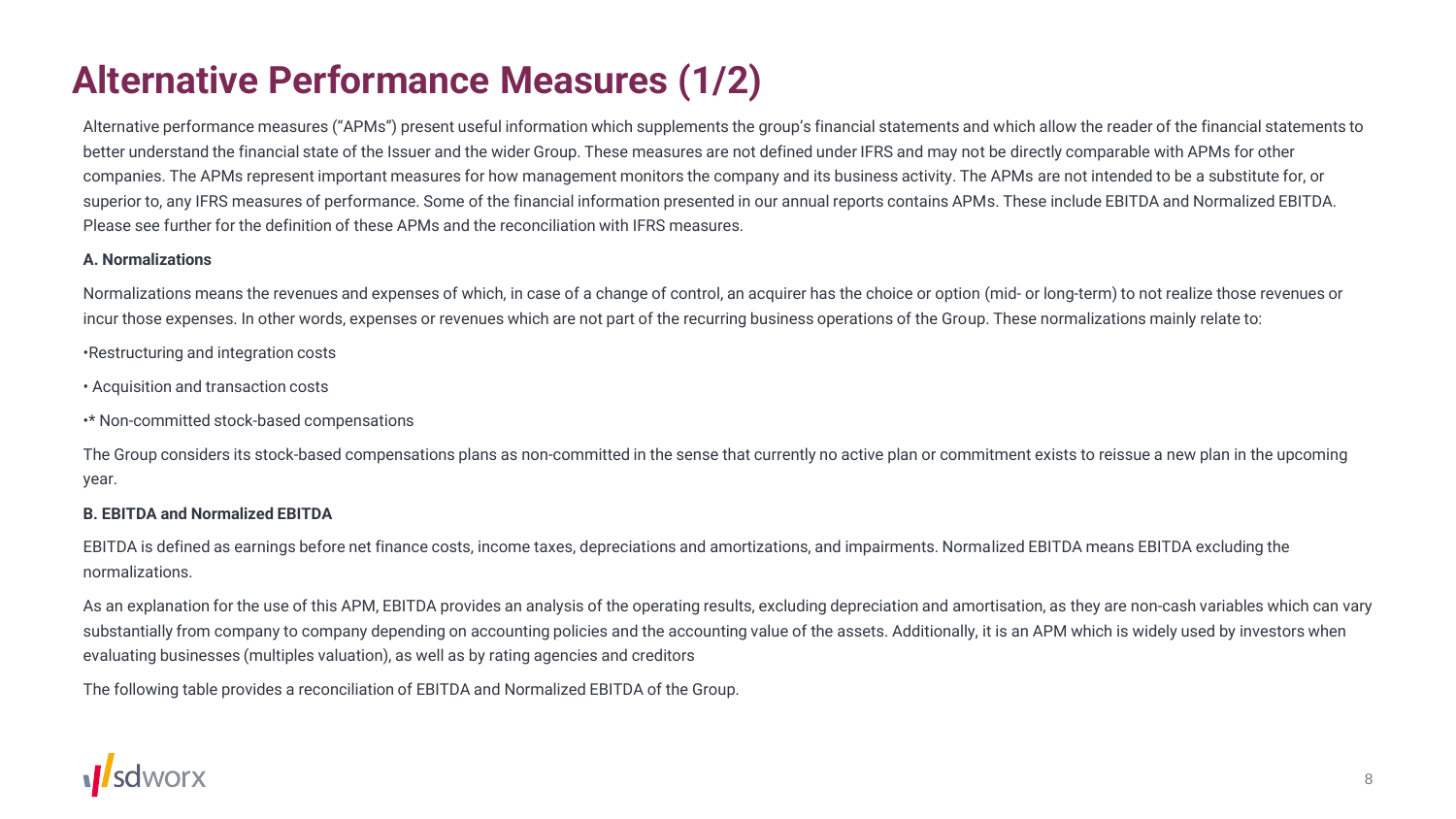# **Alternative Performance Measures (2/2)**

#### **B. EBITDA and Normalized EBITDA**

The following table provides a reconciliation of EBITDA and Normalized EBITDA of the Group.

| Amounts in mio $\epsilon$                               | 2021  | 2020   |
|---------------------------------------------------------|-------|--------|
| <b>Operating profit</b>                                 | 55,7  | 42,7   |
| Depreciations and amortisations                         | 48,4  | 38,3   |
| <b>EBITDA</b>                                           | 104,1 | 81,0   |
| Restructuring & integration costs                       | 5,4   | 3,0    |
| Acquisition & transaction costs                         | 1,7   | 0,4    |
| Non-committed stock based compensations                 | 4.1   | 2,1    |
| Impairment of assets                                    | 0.0   | 8,8    |
| Profit/(Loss) from material business and asset disposal | 0,0   | 1,3    |
| Profit/(Loss) from discontinued operations              | 0.0   | 0,0    |
| Other non-operating income/expense below the line       | 0,3   | $-0,2$ |
| <b>Normalized EBITDA</b>                                | 115,6 | 95,4   |

#### **C. Gross margin**

Gross margin is calculated only for SD Worx Staffing & Career Solutions. This APM is determined as the difference between revenues from contracts with customers and direct employee benefit expenses. Although the Group presents the statement of profit and loss by nature, this APM, calculated on a by function basis, is used to measure the extent to which the Group is able to recharge the costs relating to temporary workers and candidates to its clients.

The following table provides a reconciliation of the gross margin.

| Amounts in mio $\epsilon$                               | 2021     | 2020     |
|---------------------------------------------------------|----------|----------|
| Revenue relating to SD Worx Staffing & Career Solutions | 253.8    | 216.8    |
| Direct employee benefit expenses                        | $-211.3$ | $-177.2$ |
| Gross margin                                            | 42.5     | 39.6     |

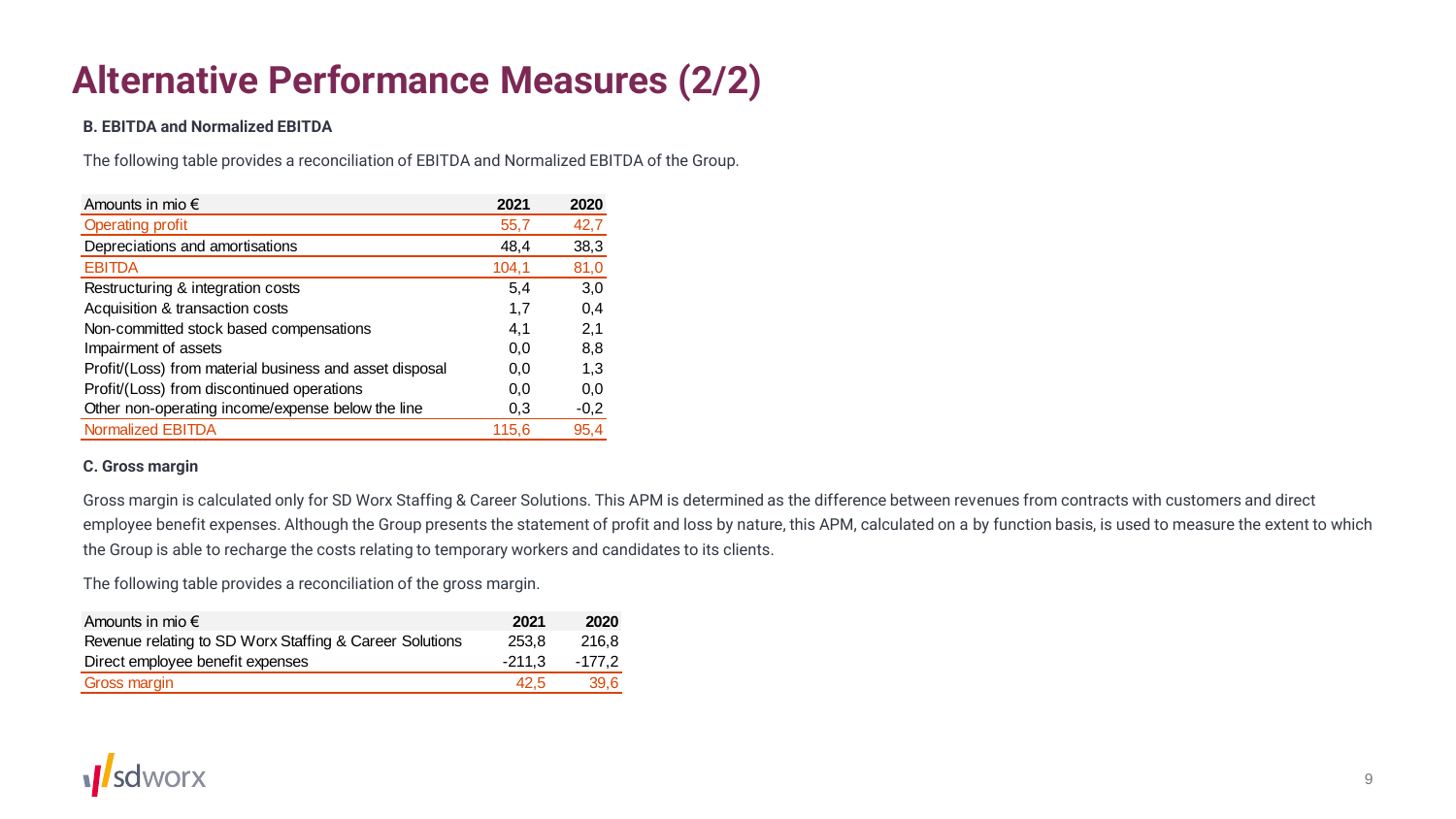# **Compliance Certificate**

The Group confirms that the Adjusted Leverage does not exceed 4:1 as per the Reference Date 31 December 2021.

F Dierckx b 2022 17:45 GMT+1)

Filip Dierckx, Chairman of the Board of **Directors** 

Nadino Aorts dine Aerts (25 Feb 2022 14:11 GMT+1)

> Nadine Aerts, Chief Financial **Officer**

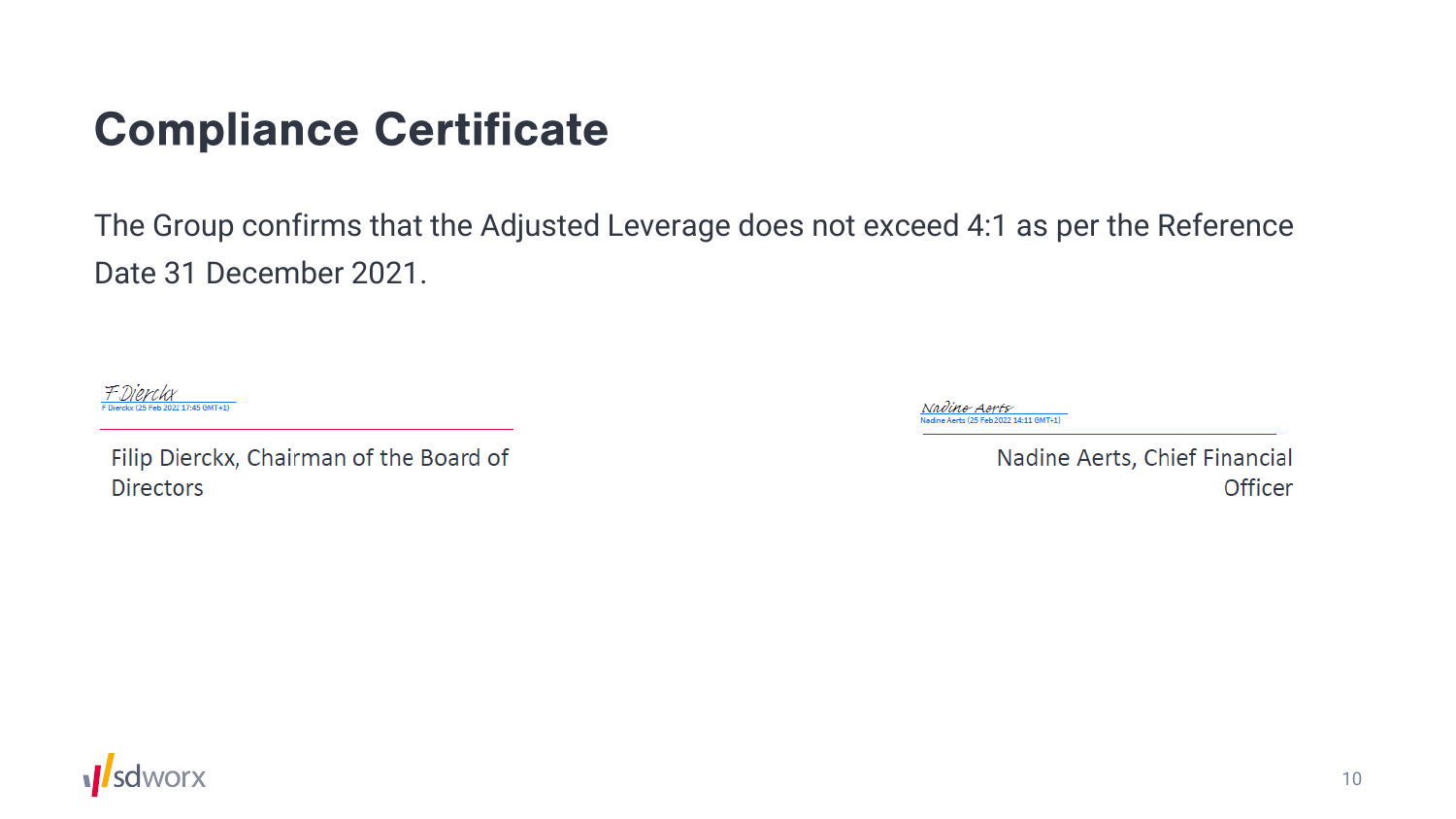| Contact                          |                                                |
|----------------------------------|------------------------------------------------|
| <b>NAME</b>                      | Nils De Bremaeker - Investor Relations         |
| <b>TELEPHONE</b><br><b>EMAIL</b> | +32 3 220 28 11<br>Nils.debremaeker@sdworx.com |
| <b>WEBSITE</b>                   | www.sdworx.com                                 |